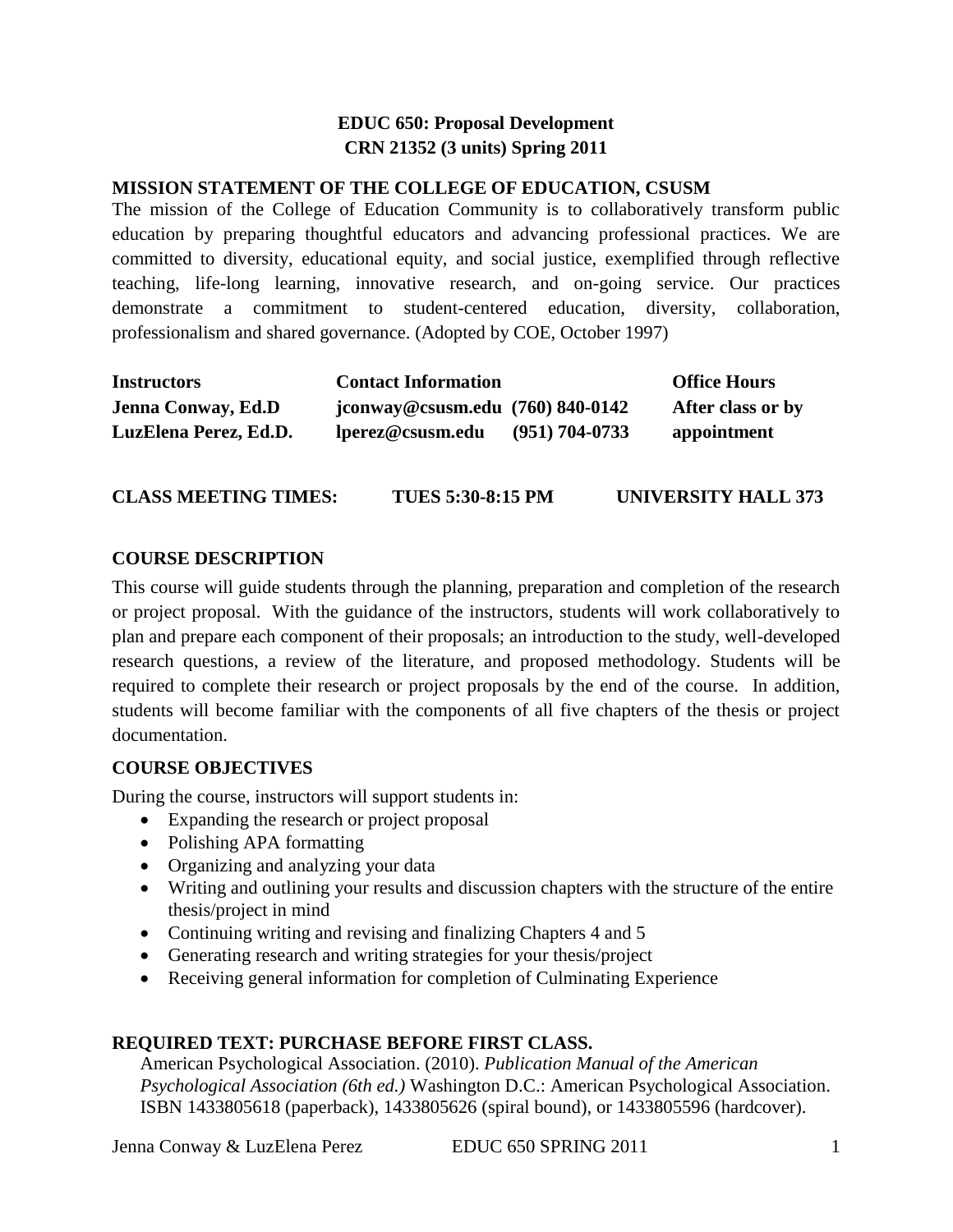### **ACCOMMODATIONS FOR DISABILITIES**

Discuss your needs for limited accommodation with the instructors within the first week of the semester. Students requiring substantial accommodations need to contact Disabled Student Services in order to make the necessary arrangements. The Office of Disabled Student Services (DSS) is located within Craven Hall in Suite 4300. The DSS staff people are available for both walk-in and scheduled appointments Monday through Friday from 8:00 a.m. to 5:00 p.m. Individuals wishing to call DSS can do so by dialing (760) 750-4905 or (760) 750-4909 (TTY) and our fax number is (760) 750-3445.

#### **PLAGIARISM**

All work completed for this class must be of your own design. When relying on supporting documents authored or created by others, cite them clearly and completely using American Psychological Association (APA) style format (APAStyle.org). Failure to credit others and create original work of your own may result in a failing grade.

### **COURSE LOAD**

In all master course work, it is expected that for every one hour of contact time, you will complete approximately one hour of work outside of class. Please plan accordingly.

#### **READINGS**

Reading requirements are critical to productive class discussion and assignments and will need your time and attention. The dates the readings and homework assignments are listed on the calendar indicate the due date.

#### **USE OF TECHNOLOGY**

Students are expected to demonstrate competency in the use of various forms of technology (i.e. word processing, electronic mail, Cougar Courses, use of the Internet, and/or multimedia presentations). This course will have an online component using Moodle through CSUSM's Cougar Courses. We will go over use in class the first week. Specific requirements for course assignments with regard to technology are at the discretion of the professor. Keep a digital copy of all assignments.

#### **ELECTRONIC COMMUNICATION PROTOCOL**

Electronic correspondence is a part of your professional interactions. If you need to contact instructors or other students, e-mail is often the easiest way to do so. It is my intention to respond to all received e-mails in a timely manner. Please be reminded that electronic correspondences are a very specific form of communication, with their own form of nuances, meanings, and etiquette. For instance, electronic messages sent with all upper case letters, major typos, or slang, often communicate more than the sender originally intended. With that said, please be mindful of all electronic messages you send, to your colleagues, to faculty members in the College of Education, or to persons within the greater educational community. All electronic messages should be crafted with professionalism and care.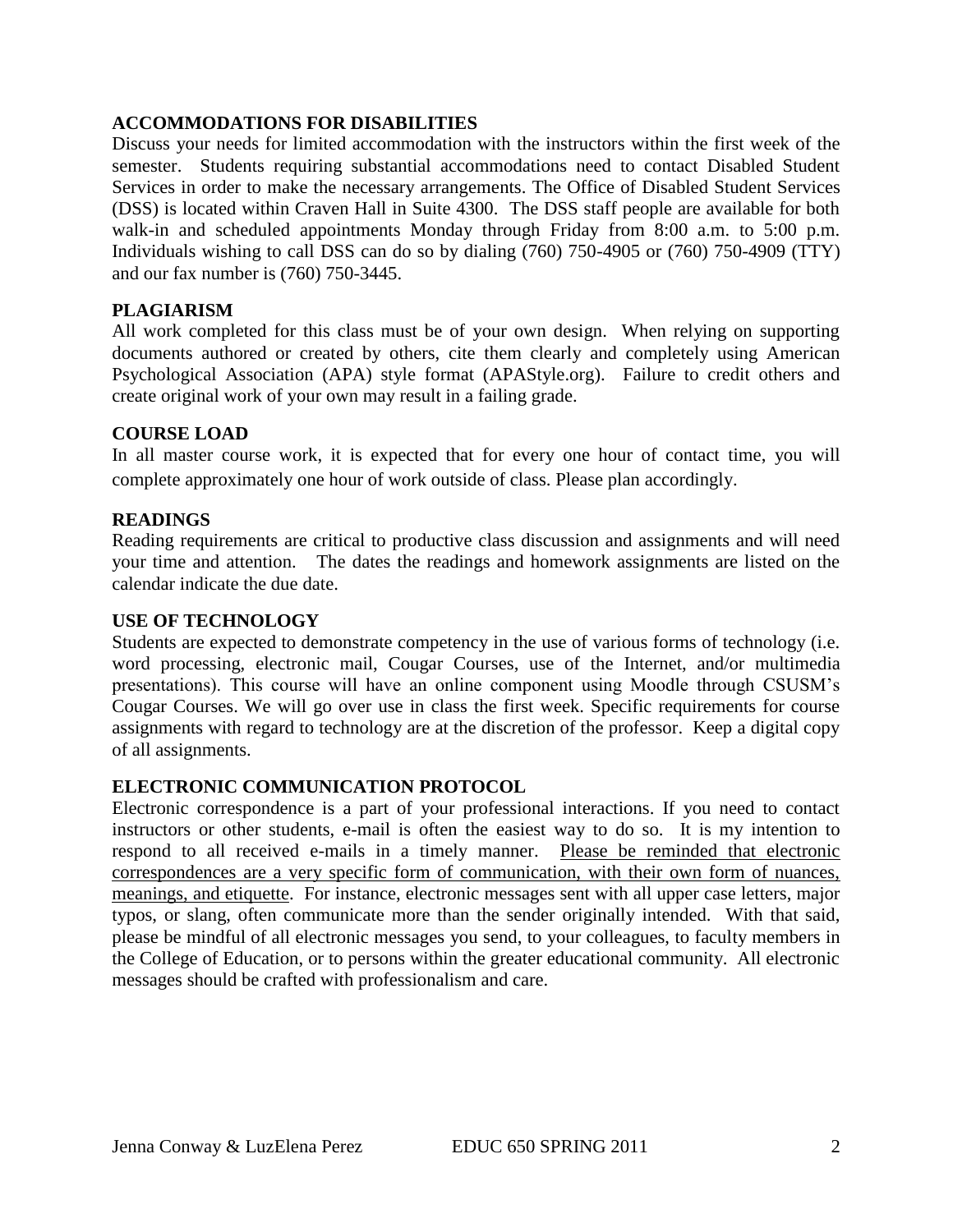#### **PROFESSIONAL DEMEANOR**

Grading will also include a component of "professional demeanor." Students will conduct themselves in ways that are generally expected of those who are entering the education profession. This includes but is not limited to:

- Attendance;
- On-time arrival to all class sessions;
- Advance preparation of readings and timely submission of assignments;
- Respectful participation in all settings (e.g., whole group, small group, in/outside of class);
- Carefully considered, culturally aware approaches to finding solutions.

If instructors have to address any of the above with you – you most likely will not earn full credit.

**MAKE UP OR EXTRA CREDIT ASSIGNMENTS (DUE ONE WEEK FROM ABSENCE)**

Students may make up one absence by attending a conference, and giving a verbal report in class with paper resources for peers. The report is due one week after absence. Due to the course schedule, the last submission will be due Session 12.

### **LATE ASSIGNMENTS**

Late work submitted within one week of the due date will be reduced by one letter grade. Work received over one week late receives no credit. **Please note assignments are due whether or not you are present in class that day. You can submit via email.**

#### **GRADING STANDARDS**

| $A = 93-100$      | $B = 83-86$         | $C = 73-76$            |
|-------------------|---------------------|------------------------|
| $A = 90-92$       | $B - 80-82$         | $C_{\rm{f}} = 70 - 72$ |
| $B_{+} = 87 - 89$ | $C_{\pm} = 77 - 79$ | $F = 0.69$             |

It is expected that students will proofread and edit their assignments prior to submission. Students will ensure that the text is error-free (grammar, spelling), and ideas are logically and concisely presented. The assignment's grade will be negatively affected because of this oversight. Each assignment will be graded approximately 80% on content and context (detail, logic, synthesis of information, depth of analysis, etc.), and 20% on mechanics. All citations, where appropriate, will use American Psychological Association (APA) format.

#### **GRADUATE WRITING REQUIREMENTS**

The California State University maintains a Graduation Writing Assessment Requirement (GWAR) for master's candidates. This requirement must be achieved prior to Advancement to Candidacy. A master's candidate will satisfy the graduate writing requirement by receiving a passing score on a written product as assessed with the GWAR rubric. Toward the goal of providing opportunity for graduate students in the College of Education to satisfy the writing requirement, all papers in all graduate classes must adhere to the writing and format style guidelines detailed in the sixth edition of the Publication Manual of the American Psychological Association. This manual is a required textbook for all CSUSM College of Education graduatelevel courses.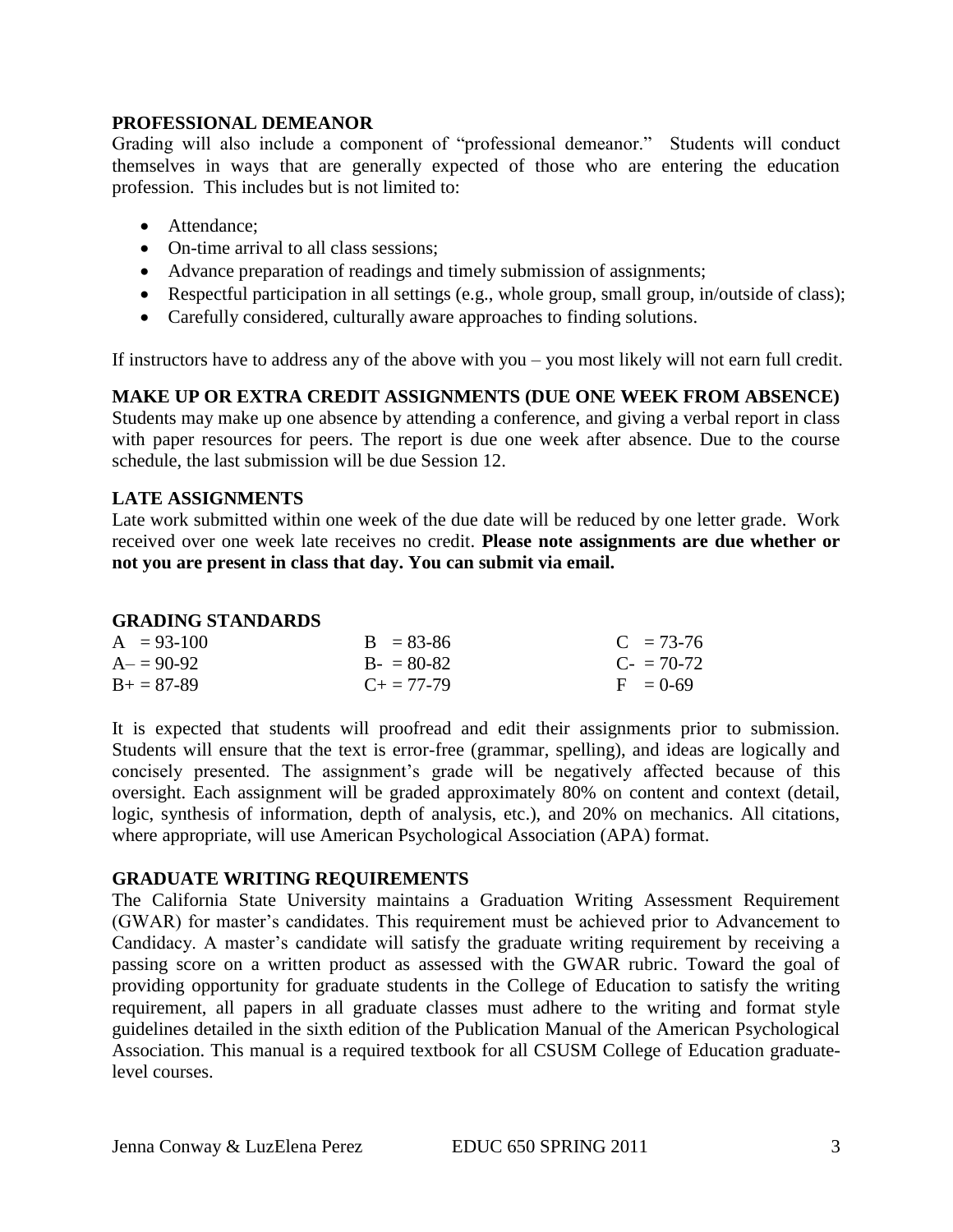# **EDUC 650 SPRING 2011 COURSE SCHEDULE**

The following is a tentative course schedule. Professors may adjust readings or assignments as dictated by the needs of the course. Note: The last 3-4 sessions will be in support of the MA poster session, date TBD. As soon as we have that information, we will update the syllabus and notify you during class.

| Session/          | In class/On              | Topic                                                          | Assignment due      |
|-------------------|--------------------------|----------------------------------------------------------------|---------------------|
| Date              | Your Own                 |                                                                |                     |
| $5:30 - 8:15$     |                          |                                                                |                     |
| Session 1         | In class                 | Introductions / Syllabus / APA review, APA supports, How       | Bring APA book      |
| January 25        | <b>Both</b>              | to use Word tools                                              |                     |
| Session 2         | $\overline{On}$ your own | Read: Mastering the academic style (Chapter 10 from            | $1 - 3$             |
| February 1        |                          | Surviving your dissertation)                                   |                     |
| <b>Session 3</b>  | In class                 | Peer support for Chapter 3: Review most current draft          | Begin outline for   |
| February 8        | <b>Both</b>              | Reading each other's work and step back consultancy            | chapter 4.          |
|                   |                          | Chapter 4: Reporting your findings                             | Nothing due         |
|                   |                          | Revise plan if needed; always check with your chair.           |                     |
| <b>Session 4</b>  | On your own              | Chapter 4                                                      | #4                  |
| February 15       | Dr. Perez                | Meet with students that are coding data.                       |                     |
| <b>Session 5</b>  | On your own              | Continue working on chapter 4                                  | Continue working    |
| February 22       | Dr. Conway               | Meet with students that are coding data.                       | on chapter 4        |
|                   |                          |                                                                | Nothing due         |
| <b>Session 6</b>  | In class                 | Chapter 4 progress. Bring it in for peer support with rubric.  | #5 and #6           |
| March 1           | <b>Both</b>              | Chapter 5: Discussion and implications.                        |                     |
|                   |                          | Make appointments for continued support for either 3/15 or     |                     |
|                   |                          | 3/29.                                                          |                     |
| <b>Session 7</b>  | In class                 | Chapter 5: Continue                                            | #7                  |
| March 8           | Dr. Conway               |                                                                |                     |
| <b>Session 8</b>  | In class (or $3/$        | Work on chapter 5. Individual conferences.                     | Progress due at the |
| March 15          | 29)                      | (3/15-deadline for graduation application)                     | end of class. Send  |
|                   | Dr. Perez                |                                                                | progress to chair.  |
|                   |                          | CSUSM Spring Break March 21 -26                                |                     |
| <b>Session 9</b>  | In class (or $3/$        | Work on chapter 5. Individual conferences.                     | Progress due at the |
| March 29          | 8)                       |                                                                | end of class. Send  |
|                   | Dr. Conway               |                                                                | progress to chair.  |
| <b>Session 10</b> | In class                 | Chapter 5 progress. Bring it in for peer support with rubric.  | #8                  |
| April 5           | <b>Both</b>              | Finalize project or thesis: format, table of contents, tables, |                     |
|                   |                          | graphs, figures, pagination.                                   |                     |
|                   |                          | Poster session/final presentation discussion.                  |                     |
|                   |                          | (4/7-deadline for preliminary thesis review appointment at     |                     |
|                   |                          | the library)                                                   |                     |
| <b>Session 11</b> | On your own              | <b>FYI AERA</b>                                                |                     |
| April 12          |                          |                                                                |                     |
| <b>Session 12</b> | On your own              | Finish Chapter 5.                                              | #9                  |
| April 19          |                          | Check in with your chair.                                      |                     |
| <b>Session 13</b> | In class                 | Student presentations.                                         | #10                 |
| April 26          | <b>Both</b>              |                                                                |                     |
| <b>Session 14</b> | In class                 | $(5/3-MA$ Poster Session 5:30-6:30)                            |                     |
| May 3             | <b>Both</b>              | (5/5-deadline for making final thesis review appointment at    |                     |
|                   |                          | the library)                                                   |                     |
| <b>Session 15</b> | In Class                 | Final class: Guest Speaker                                     |                     |
| May 10            | Dr. Perez                | Making your work public.                                       |                     |
|                   |                          | (5/12-deadline for final thesis approval from the library)     |                     |

Graduation is May 20th at 3PM - See you there!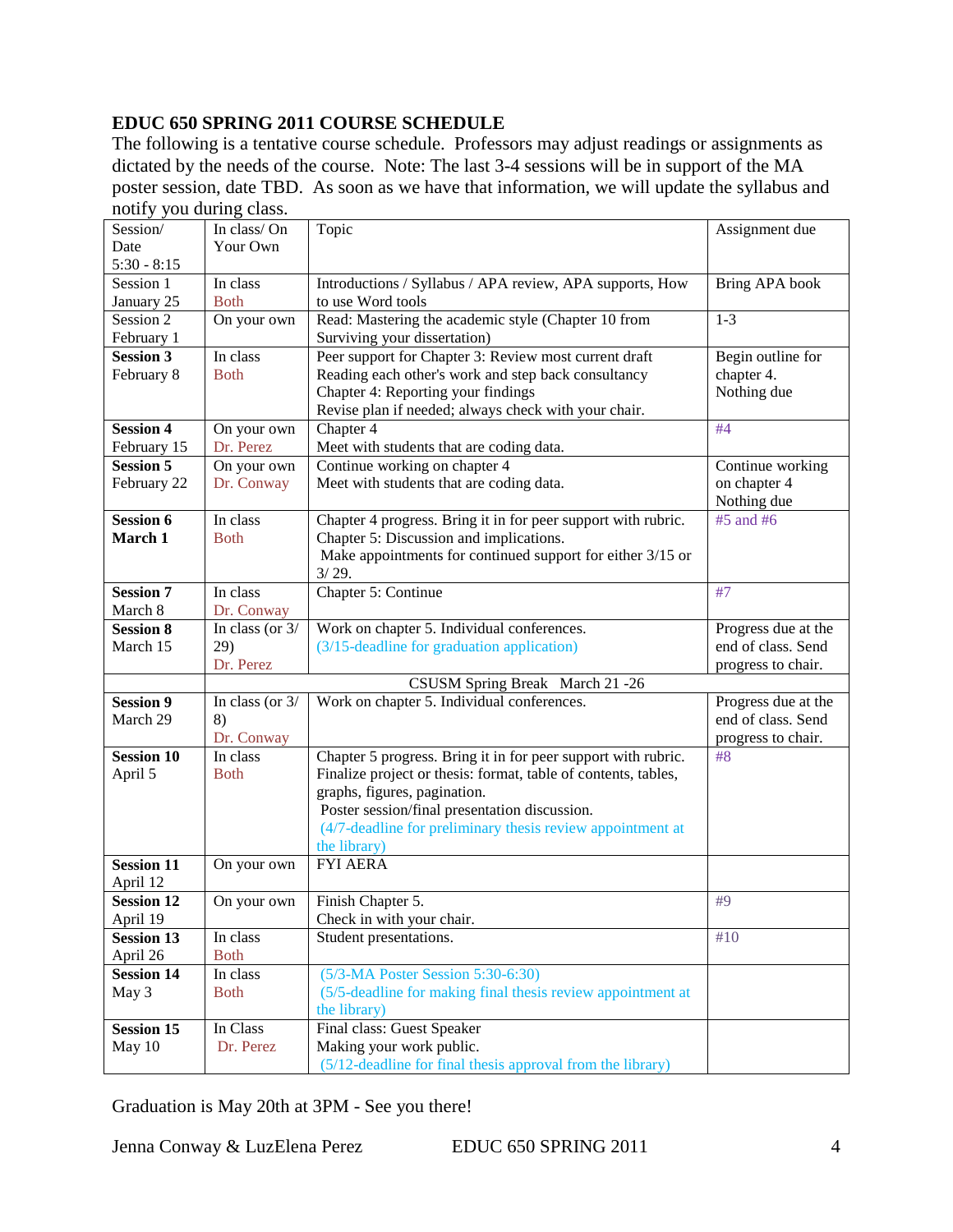# COURSE ASSIGNMENTS

| Due date and time                   | Assignment                                           |
|-------------------------------------|------------------------------------------------------|
| February 4th by 8 pm to either Dr.  | 1. Journal from the reading: 2 strengths you have, 2 |
| Conway or Dr. Perez                 | areas for growth (5%--5 points)                      |
|                                     | 2. Chapters 1-3 with APA revisions.                  |
|                                     | $(5% - 5 points)$                                    |
|                                     | 3. Write a work plan for the semester                |
|                                     | $(5% - 5 points)$                                    |
| Feb 18th by 8 pm to either Dr.      | 4. Submit Chapter 4 outline (10%--10 points)         |
| Conway or Dr. Perez and your chair  |                                                      |
| March 1st by end of class 8 pm      | 5. Chapter 4 peer support feedback form.             |
|                                     | $(5% - 5 points)$                                    |
| March 4th by 8 pm to either Dr.     | 6. Chapter 4 (10%--10 points)                        |
| Conway or Dr. Perez and your chair. |                                                      |
| March 8th by end of class 8 pm to   | 7. Submit Chapter 5 outline (10%--10 points)         |
| either Dr. Conway or Dr. Perez and  |                                                      |
| your chair                          |                                                      |
| April 5th by end of class 8 pm      | 8. Chapter 5 peer support feedback form.             |
|                                     | $(5% -5$ points)                                     |
| April 19th by 8pm to either Dr.     | 9. Chapter 5 (10%--10 points)                        |
| Conway or Dr. Perez and your chair. |                                                      |
| April 26                            | 10. Final presentation (20%--20 points)              |
|                                     | Participation: (15%--15 points)                      |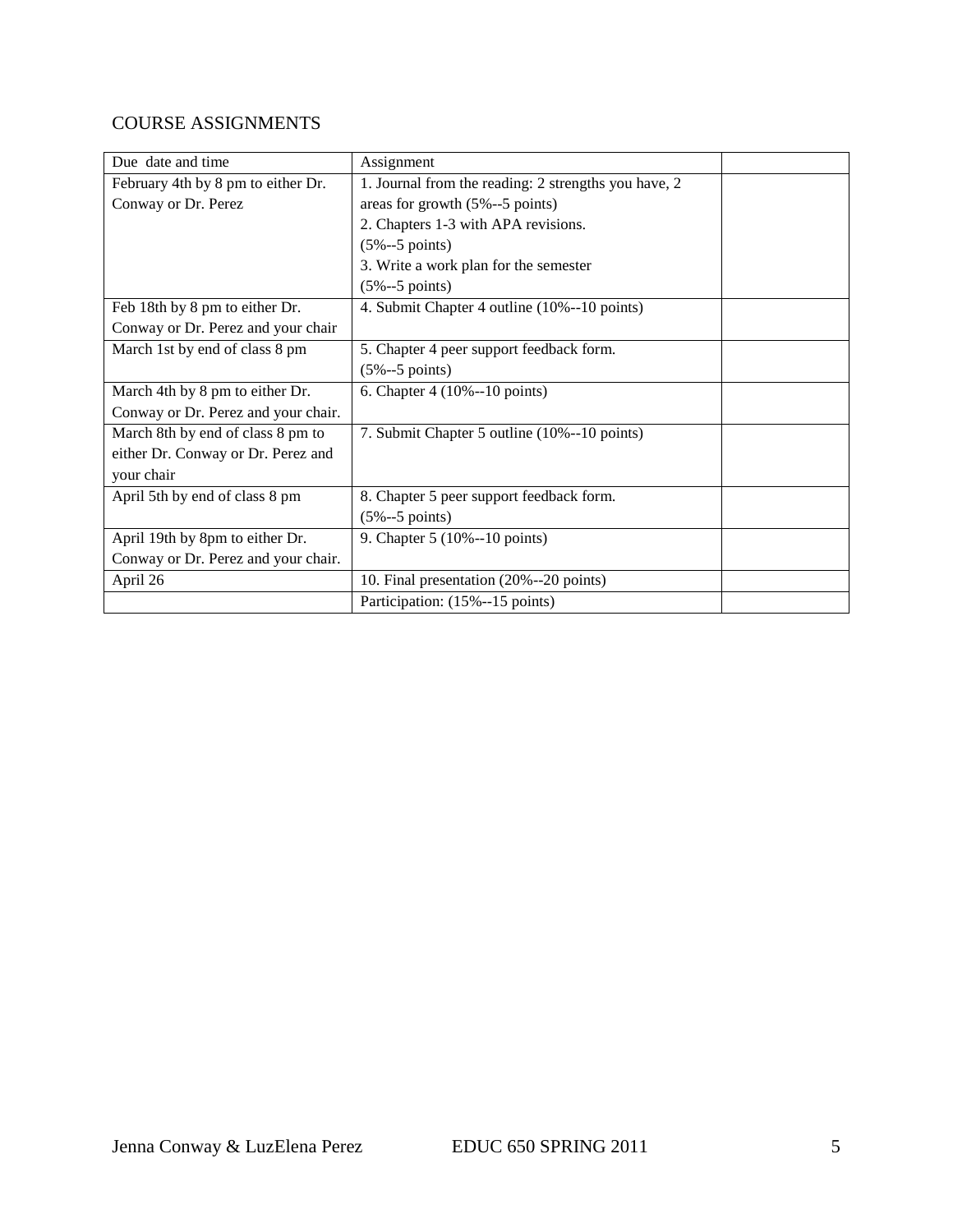# **CHAPTERS 1-5 FOR CULMINATING EXPERIENCE**

- **I. Introduction/Focus of the Thesis/Project: "**Defining the Research/Project focus" Explain what you hope to accomplish in your thesis or project. What issue is to be addressed and explored? Be very clear about your research question or curriculum project. Definitions of terms must be very clear in this section. Do not assume that the reader knows what you mean when you use educational jargon. Everyone might not agree with your definitions, so you can define them and call them operational definitions. (Chapter 1)
- **II. Review of the literature:** "Putting the research project into context" Review what is currently known (and not known) about the issue to be explored. Where is the educational field in terms of what is happening with your topic? Try to put your project/issue in a theoretical context. On what theories/principles are you basing your project? What are your assumptions? What has informed your own thinking about this project? The review of the literature puts the project into perspective and lets the reader know why the project is of significance as well as provide a foundation of knowledge related to your field of study. (Chapter 2)
- **III. Methodology:** "Research/Project Designs and data collection" How will the research/project be conducted? What must be done in order for you to accomplish your goals? How will you collect data and how will you analyze it? In the introduction to this section, you must cite research that supports using this methodology that you feel is appropriate and give a clear rationale. The remainder of this section may simply be a description of what you did (procedures and timeline). (Chapter 3)
- **IV.Analysis/Conclusions:** What were the results of your research or what did you learn from designing your project? What are the implications of your findings? What recommendations would you make for future study? What questions did your project raise for you? What other kinds of research would be helpful to the field? How will the findings be presented to a wider audience? (Chapters 4 and 5)
- **V. Presentation of your work:** Write an abstract of (one page) describing your project that could be used to submit your research/project to a conference. Using this as a cover page for your handouts, you will present your work to colleagues, professors, first and second year master students, and other guests at the end of spring semester. You will have 15-20 minutes to present your project. If you want to begin to pull this together, see the attached guidelines.
- **Final Paper: Your final paper should be polished and in APA format. The second page should include a signature page for two peers who completed the final proofreading and a page for your advisor and second reader to sign. Final thesis/projects must comply with library guidelines to become part of the library collection (see attached guidelines).**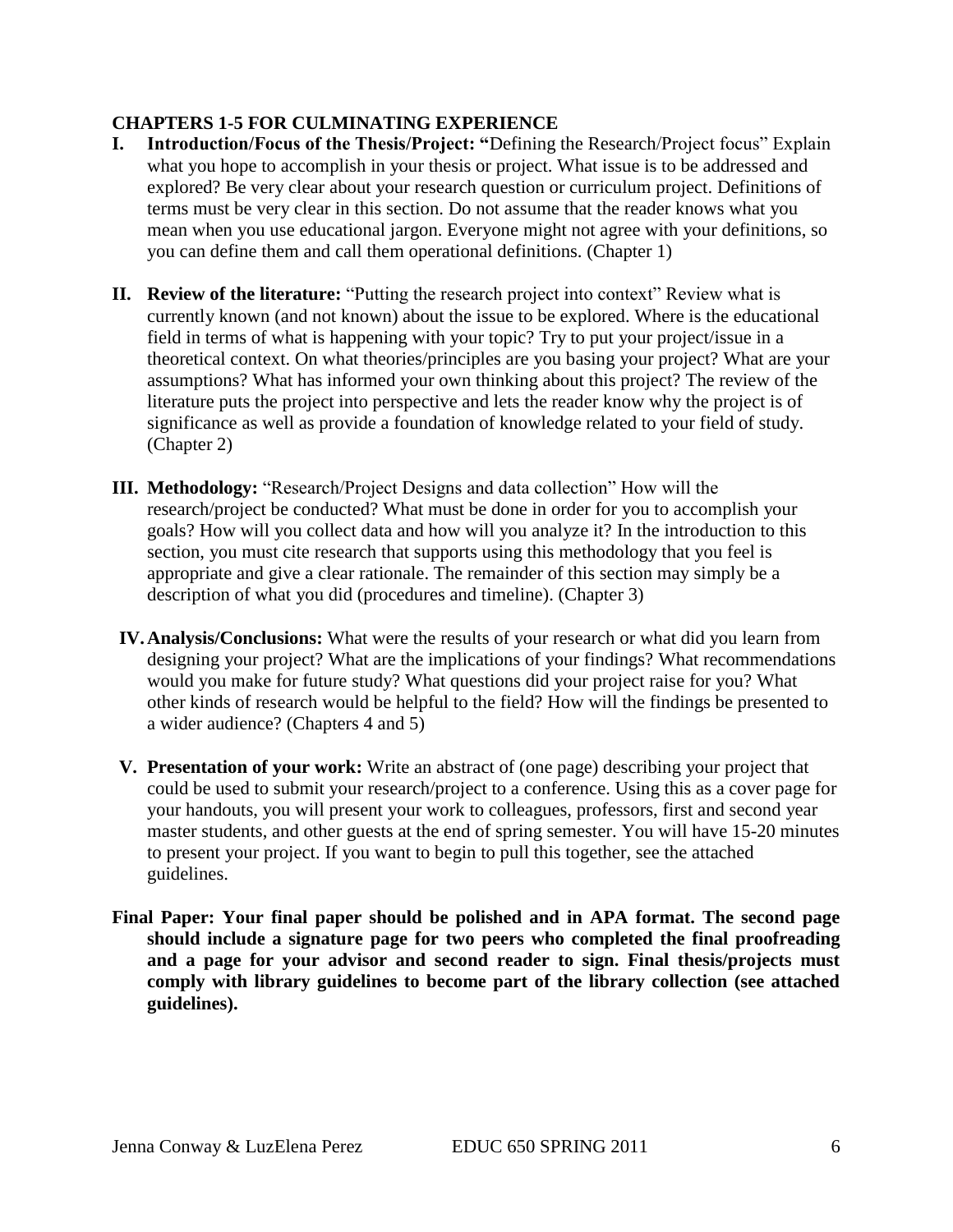# **WRITING GUIDELINES A. For Reviewing and Revising Your Own Writing**

For each Chapter, be sure to:

- Proofread your piece several times do not just spell check it. Use the MS Word tools shared on the first night of class. Also, have at least one other person proofread it.
- Cite everything that is not your words or ideas.
- Use APA style for citations. If a citation example is not found, look in the latest edition of the APA manual or contact someone who might know. Let instructor know if you need help with a citation for a web site.
- 1. First, read for content.
- 2. Do not make editing changes at this point.
- 3. As you read a second time, begin to edit.
- 4. Chapter 3 is your work it should be mostly in your words and have little or no quoting or resources (except for referencing experts on design or when using materials or instruments from others).
- 5. Be as specific as possible when describing what you did. Can the reader get a picture of what is happening? You may need to start by providing a context: "This took place in a second grade classroom in a small urban school. The students are diverse..."
- 6. If you are largely drawing on things already out there, are you making us see it in a new way or think about it differently?
- 7. Whenever possible use examples. Describe classroom scenarios, show samples of student work, teachers lesson plans, etc. Make it as real to the reader as possible.
- 8. Your audience is probably comprised of teachers like yourself, so make it something you would use and be interested in reading.
- 9. How well does the whole chapter hold together? Does it all seem necessary? Could any part(s) be cut out because it is (they are) redundant?
- 10. Is it clear? Does it all make sense? What needs clarification?
- 11. Is there a clear and easy-to-follow organization? Does it flow when read out load?
- 12. Are large pieces of text broken up? Are there appropriate subheadings?
- 13. Are you clear on what data is relevant?
- 14. Chapter 4: Is it clear how you analyzed your data or how you made choices? How did you come up with your categories? Are you able to support the assumptions you made?
- 15. Anything that can be put into tables or graphics is very helpful to the reader.
- 16. Is there a summary paragraph to end each chapter? This should be a transition to what is coming next as well.
- 17. You may want to include suggestions for further study and your reflections (what you learned) at the end of chapter 5.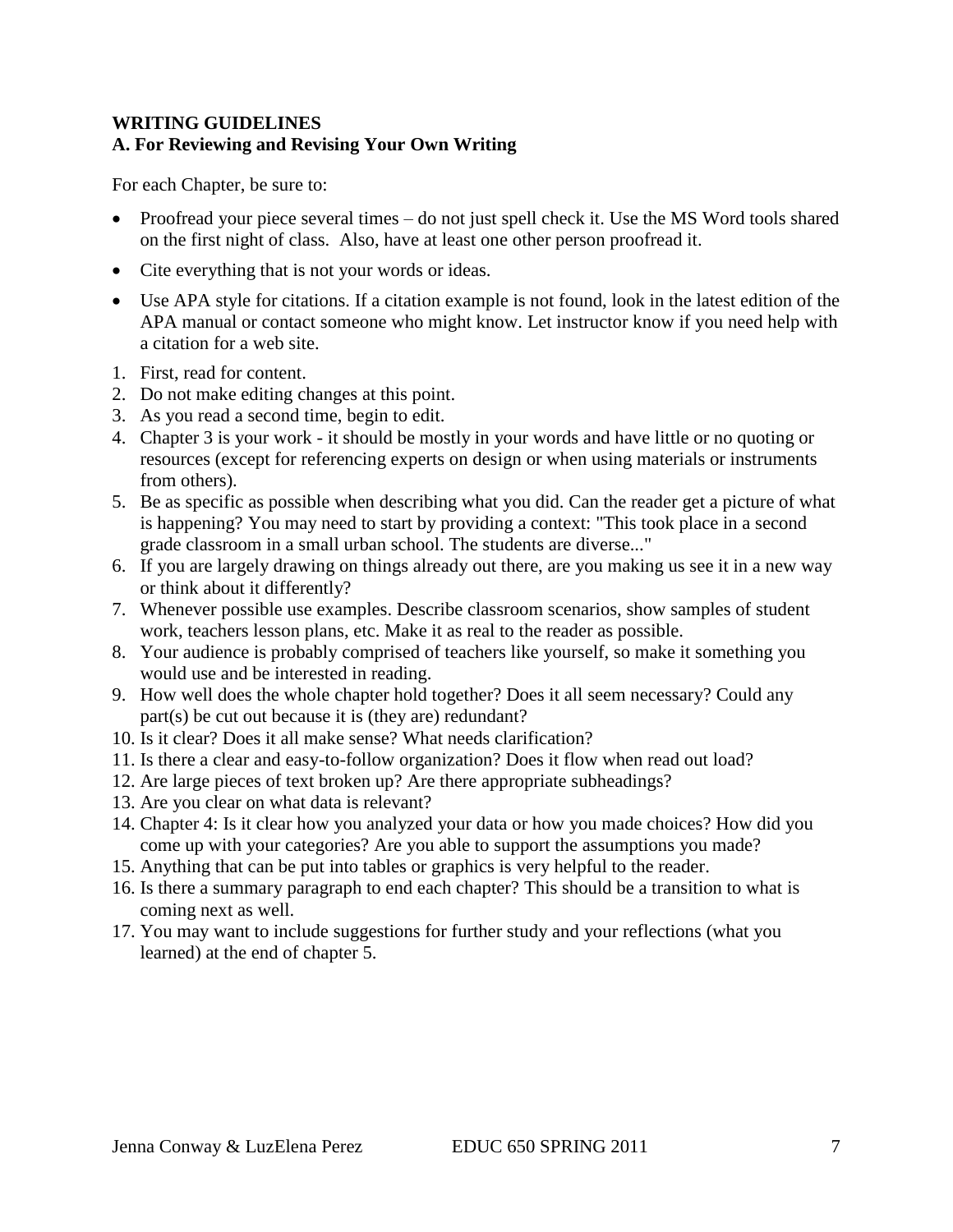# **B. For Reviewing and Editing the Work of Others**

When reading DRAFTS of Others:

- 1. First, read for content.
- 2. Do not make editing changes at this point.
- 3. Tell the writer what worked what you liked about the writing. Be as specific as possible. Specificity really helps a writer.
- 4. How well does the whole chapter hold together? Does it all seem necessary? Could any part(s) be cut out or expanded?
- 5. Is it clear? Does it all make sense? What needs clarification?
- 6. Are there some essential parts to the piece that just need better language?
- 7. Is there a clear and easy-to-follow organization?
- 8. Are large pieces of text broken up? Are there appropriate subheadings?
- 9. Is the theoretical orientation of the writer clear? (This may make more sense in part two, but you could give a reader a brief overview of your orientation and go into it more thoroughly in the next part)
- 10. Is there a summary/and or concluding paragraph? This should be a transition to what is coming next as well.
- 11. Is it clear what the writer's question is?
- 12. Are all necessary terms defined? (You might assume someone familiar with education will read it, but maybe not familiar with all literacy education "jargon")

When reading the LITERATURE REVIEW of Others:

- 1. First, read for content.
- 2. Do not make editing changes at this point.
- 3. Are there too many or too few quotes? It is okay to paraphrase and then cite an author (many times this is preferable). Nevertheless, every other line or so should not be a direct quotation.
- 4. How well does the whole chapter hold together? Does it all seem necessary? Could any part(s) be cut out?
- 5. Is it clear? Does it all make sense? What needs clarification?
- 6. Is the theoretical orientation of the writer clear? Depending on your project, you may need to go back to learning theory, psycholinguistic theory or miscue theory, something like that, which does not seem directly related to your project, but which is a major assumption on your part. Do not let your reader assume anything - tell us what your assumptions are. (If one of the instructors was reading your project about strategies for second language learners, could she assume you have a part-to-whole, direct instruction of phonics orientation, or have you made it clear what your orientation to learning to read is?) Of what scholarly community are you a part?
- 7. Is there a clear and easy-to-follow organization? Your questions may help you develop the "chunks" of research or theory you are using for your project. For example; all the literature on thematic curriculum, then the literature on accessing the curriculum, then the literature on using literature as the basis for learning the curriculum. Put together the theorists and researchers that write about similar topics.
- 8. You are going to need to show one of two things: 1) that your project fills a gap in the current research. So show the need for your project: "The research shows X, Y Z, but it does not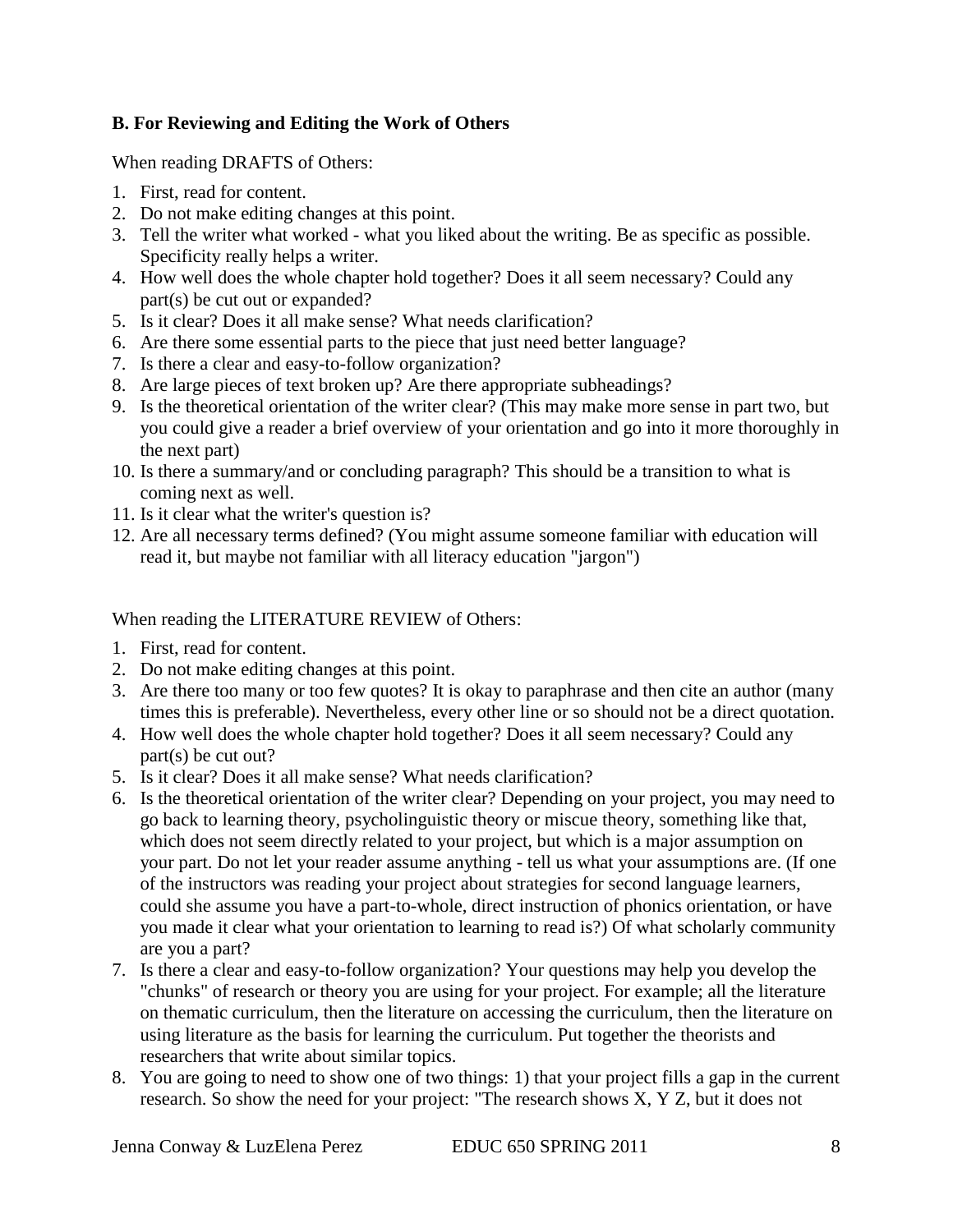show." (Fill in the gap with your project); 2) that your project helps to substantiate current research; it helps to build the body of research; its one piece of a large puzzle, like about the impact of whole language classrooms on students' reading comprehension.

- 9. As much as possible, find the original sources and cite them (rather than citing what someone else cited).
- 10. Are large pieces of text broken up? Are there appropriate subheadings?
- 11. Is there a summary/and or concluding paragraph? This should be a transition to what is coming next as well.
- 12. Are all necessary terms defined? You may have to define terms your sources did not.
- 13. After you have analyzed your data or completed your project, do not be afraid to go back and add literature that supports findings you did not expect.

#### **Some common mistakes:**

- Anything that is quoted needs a page number.
- Quotes longer than five lines are set apart in a block quote.
- "Research says (Burke, 2007; Goodman, 2001; Smith, 2005) technology is..."
- Whenever possible put the author not the title
- Try to find other research built on the one study you are citing and use multiple citations within the chapter review.
- Inside parentheses use & between authors, outside parentheses, spell out and.
- All references must be cited within the document. References are listed in alphabetical order.
- APA format for the title of the articles is in Sentence format: Technology is an essential area in education, not Technology is an Essential Area in Education.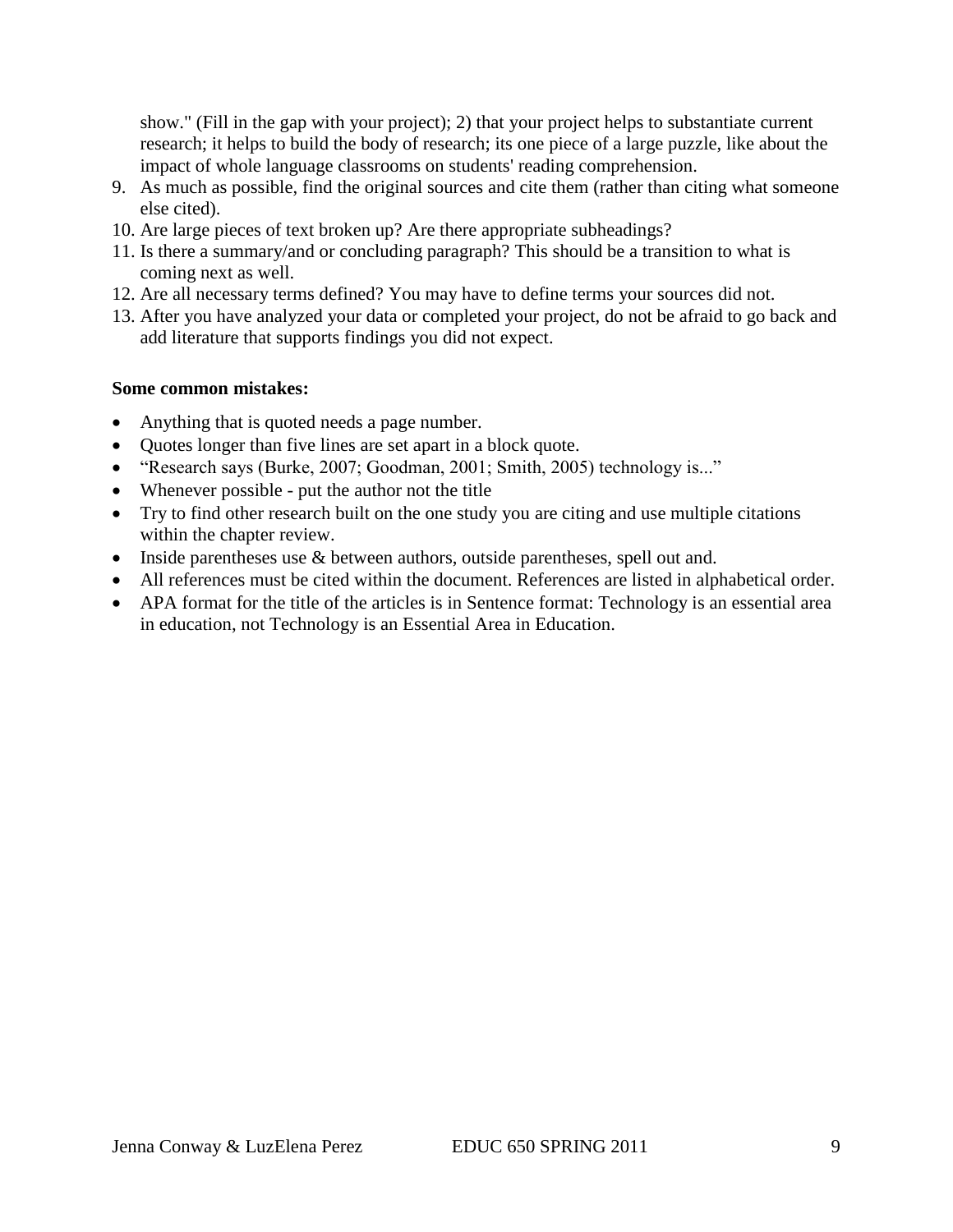### **FINAL PRESENTATION GUIDELINES**

Each Masters option has designated a public event to share your results, provide a formal presentation, and respond to questions. Check with your option to discover how you will be sharing the results of your work. This gives you an opportunity to share your work, answer questions, and have upcoming graduate students look at possibilities. Two of the class meetings are devoted to presentations.

You will present elements from your abstract written for this class during the class presentations. This would be something you might present at a conference or to a group of interested peers.

The audience is made up of current masters students who want to see what others are doing in order to prepare ahead, COE faculty, family and friends of presenters, and other masters students who are completing and will be presenting. Each student has an allotted time to present a PowerPoint and/or poster and details of their research and findings, with a brief discussion. Allow time to address questions from students and faculty. For a PowerPoint presentation, I suggest the following:

Title slide with your topic, name, and Thesis Committee

Chapter 1 Slide: Rationale and brief Background of Research, Project, or National Board Focus Chapter 2 Slides (maybe 3): Main points for each of the areas you researched for lit review, use citations from your literature review (all areas of culminating experience).

Chapter 3 Slide: methodology - type of research, population, instruments, procedures, analysis OR focus for culminating experience you selected (National Board, project or Exam – explain your process)

Chapter 4 Slides (maybe 3-4): findings - show a few graphs based on your findings (not every detail) and perhaps some overall numbers including number of returned surveys. (for National Board – show your areas of growth and reflection; project – present the project – Exam – what will you do with your expertise from the research you did?)

Chapter 5 Slides: discuss the findings, insights, outcomes of your culminating experience. List a few points.

Additional important pieces of information:

- Dress up be professional a suit or business attire is appropriate.
- A handout is nice to give the audience some of your information or the slides.
- No fancy stuff in the PowerPoint, and only a few effects not to distract from your points.
- Use charts, diagrams, graphs, and appropriate photos or graphics to add interest.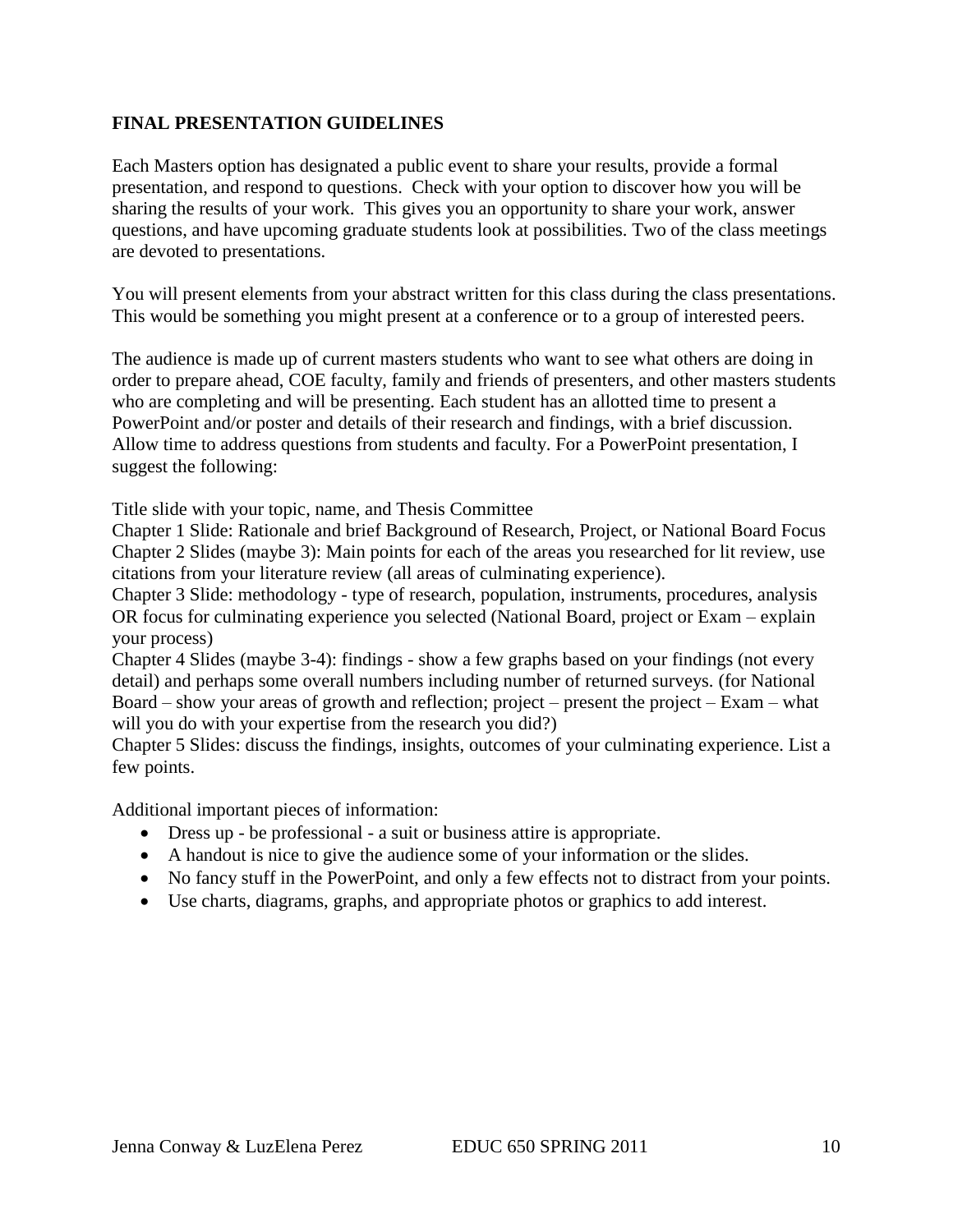# **5/3/11 POSTER SESSION GUIDELINES FOR MA IN GENERAL OPTION**

As stated in the culminating experience document found on the web, each Masters option has designated a public event to share your results of your work. Check with your option coordinator to determine how you will be sharing the results of your work. This gives you an opportunity to present your work, answer questions, and have upcoming graduate students look at possibilities for research, projects, and presentations.

The poster session audience is made up of members of your committee, current master's students (who want to see what others are doing in order to prepare ahead), COE faculty, family/friends of presenters, and other masters students who are also sharing their work.

# *PLEASE USE THE FOLLOWING GUIDELINES AS YOU PREPARE MATERIALS FOR YOUR POSTER:*

- Use a tri-fold foam core board or cardboard poster in black or white.
- Ensure that headings and titles can be read from a distance of 5-8 feet in a legible font. Example: 18-point, crisp font, such as Arial.
- Use a color scheme that is muted but consistent, avoiding whimsy or busy-ness in appearance.
- Create a design that is professional, demonstrating forethought, polish and finish to the product
- Cover all sections of the thesis or project as outlined below.

# **PLEASE USE THE FOLLOWING FORMAT AS YOU SET UP YOUR POSTER:**

- **Title** of your project or thesis; and an *abbreviated* description of your research.
- **Author**: Your name and the names of the Chair and Committee Member(s)
- **Purpose**: Thesis problem statement and research questions, or the rationale/need for the project.
- Reference key literature that informed the project or thesis.
- Methodology or procedures followed in development of project or research.
- Key findings (use charts and graphs to provide visuals)
- Outcomes, Recommendations and Next steps
- If appropriate, samples of student work.

# **PROVIDE A ONE-PAGE HANDOUT TO GIVE THE AUDIENCE SOME OF YOUR INFORMATION INCLUDING:**

- Abstract
- Summary of findings

# *Dress up! Be professional! A suit or business attire is most appropriate.*

*Be prepared to answer questions from attendees.*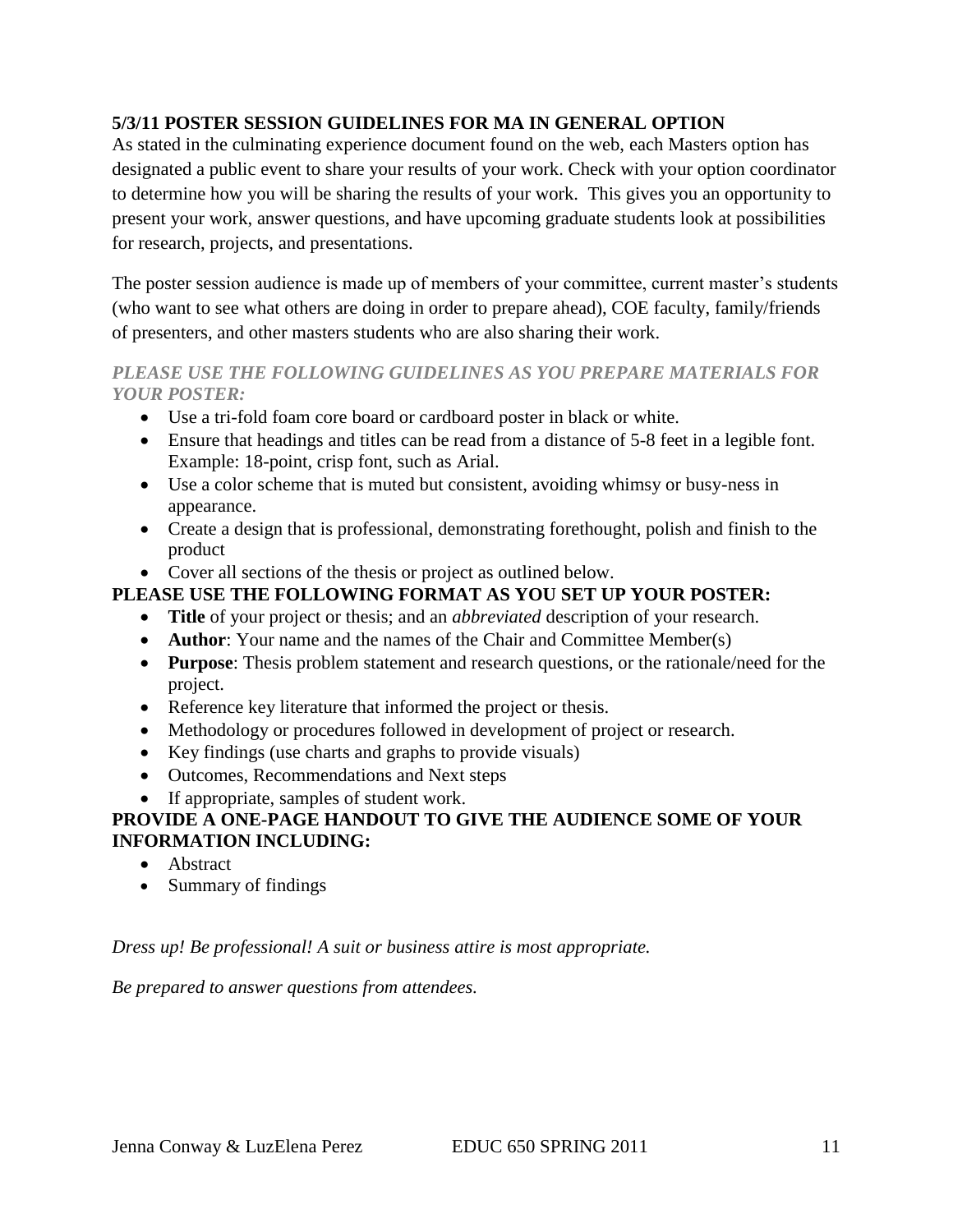# **HELPFUL HINTS FOR THESIS PREPARATION**

- 1. Determine if your work is a Thesis or a Project; submit Theses to the Library; submit Projects to your Chair. (Please see the website for a complete Project flowchart).
- 2. For checking your margins, it is best not to rely on your computer's settings, but to use a ruler to measure all margins, following the thesis guidelines website: [http://www.csusm.edu/graduate\\_studies/thesis\\_project.htm](http://www.csusm.edu/graduate_studies/thesis_project.htm)
- 3. Signature pages must be on 100% cotton paper (20 to 24 pound bond, with a watermark that says "100% cotton" or "pure cotton"), and must have original signatures in blue or black ink. Download and modify the signature page from the graduate studies Web site (remove the words "Typed" for signatures, print two copies on the cotton paper. Have these ready at your defense, but you may need to obtain signatures from your committee later if there are modifications needed. If you are intending to make additional personal copies, print additional Signature pages on cotton paper, to have your committee sign.
- 4. The Thesis Certification Form can also be downloaded from the website and modified, and printed on regular paper (does not need to be on cotton paper), but does require original signatures, including the signature of your Masters Coordinator. You may need to schedule an appointment to have this signed.
- 5. You are encouraged to set up a preliminary thesis review appointment with one of the Library reviewers to discuss any questions you may have. Currently the Library reviewer is Dagmar "Dasha" Pavel (760-750-4332; email: thesisreview@csusm.edu).
- 6. To submit your final Thesis to the Library, you should schedule an appointment with one of the Library reviewers. Do not wait until the deadline, as the end of the semester can be very hectic. When you have your final appointment/meeting, you will need to bring the following items:
	- Two original copies of the thesis printed on the "good" paper
	- Two original Signature pages with original signatures on the "good" paper
	- The Thesis Certification form with original signatures (regular paper is fine)
	- A check to cover the binding cost, made out to "CSUSM Library" (the current fee is \$20.00)
	- Please bring 6 extra blank pieces of cotton paper, to use as spacers for your thesis (3 blank pages for each copy).
- 7. The Kellogg Copy Center  $(4<sup>th</sup>$  floor, ext. 4547) can reproduce your thesis on the appropriate cotton paper, for \$.10 per page, including the cotton paper, which is less expensive than the competition! All original printing must be done on a laser printer, directly from a disc or memory stick (not photocopied onto the cotton paper).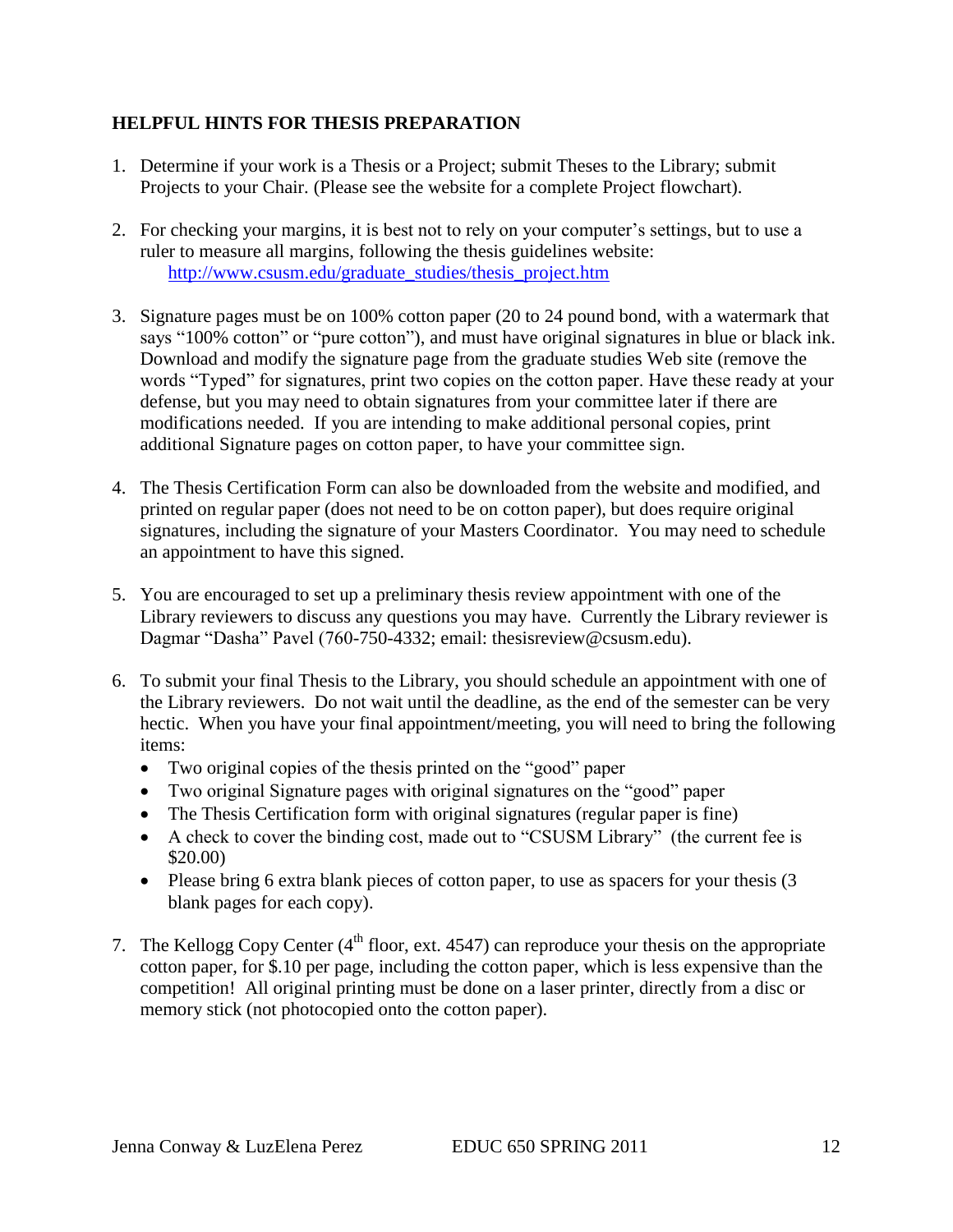# **COE THESIS / PROJECT FORMAT GUIDE**

Overall Format Presentation

- Double Space entire paper and do not leave extra spaces between headings/tables/figures.
- Number each page; Page numbers must be placed in the upper right corner in the same position as the rest of the text.
	- $\circ$  Roman numerals (i, ii, iii, iv, v, vi...) before chapters
	- o Arabic numerals  $(1, 2, 3, 4, 5...)$  for chapters and the rest of the document
- Running Head add a condensed title in the right justified header for all pages
- Margins must follow the following requirements:

| Left margin:   | 1.5"                                     |
|----------------|------------------------------------------|
| Right margin:  | 1.25"                                    |
| Top margin:    |                                          |
|                | - Page numbers: 1" FROM TOP-RIGHT CORNER |
| $-$ Text:      | $1.25$ " minimum, $1.5$ " maximum        |
| Bottom margin: | $1.25$ " minimum, $1.5$ " maximum.       |

Because margins can shift during printing, it is advisable to print sample pages and measure the margins on them.

- Printed on 100% cotton 20-24 pound weight paper. Paper must not contain lines, smudges, spots, or shaded background. Watermarks identifying cotton content must appear on each page.
- Photographs, maps, charts, color copies, and some special illustrative materials may be placed, prepared, or reproduced on paper different from that of the regular text (for example, color copies on cotton paper will smudge; use paper specifically made for color copying). On either side of this special paper, students must include a blank sheet of the specified cotton, acid-free paper. Students also must place one extra sheet at both the front and the back of the thesis.
- All printing must be one-sided.
- Style and Fonts: Master's candidates must check with their thesis chairs or their graduate program directors/coordinators for further information regarding thesis formatting and the citing of sources.

#### Title Page

- Running Head Introduction (Example Running Head: Condensed Title) left justified
- Title centered
- Author full name centered
- University Name centered
- No pagination necessary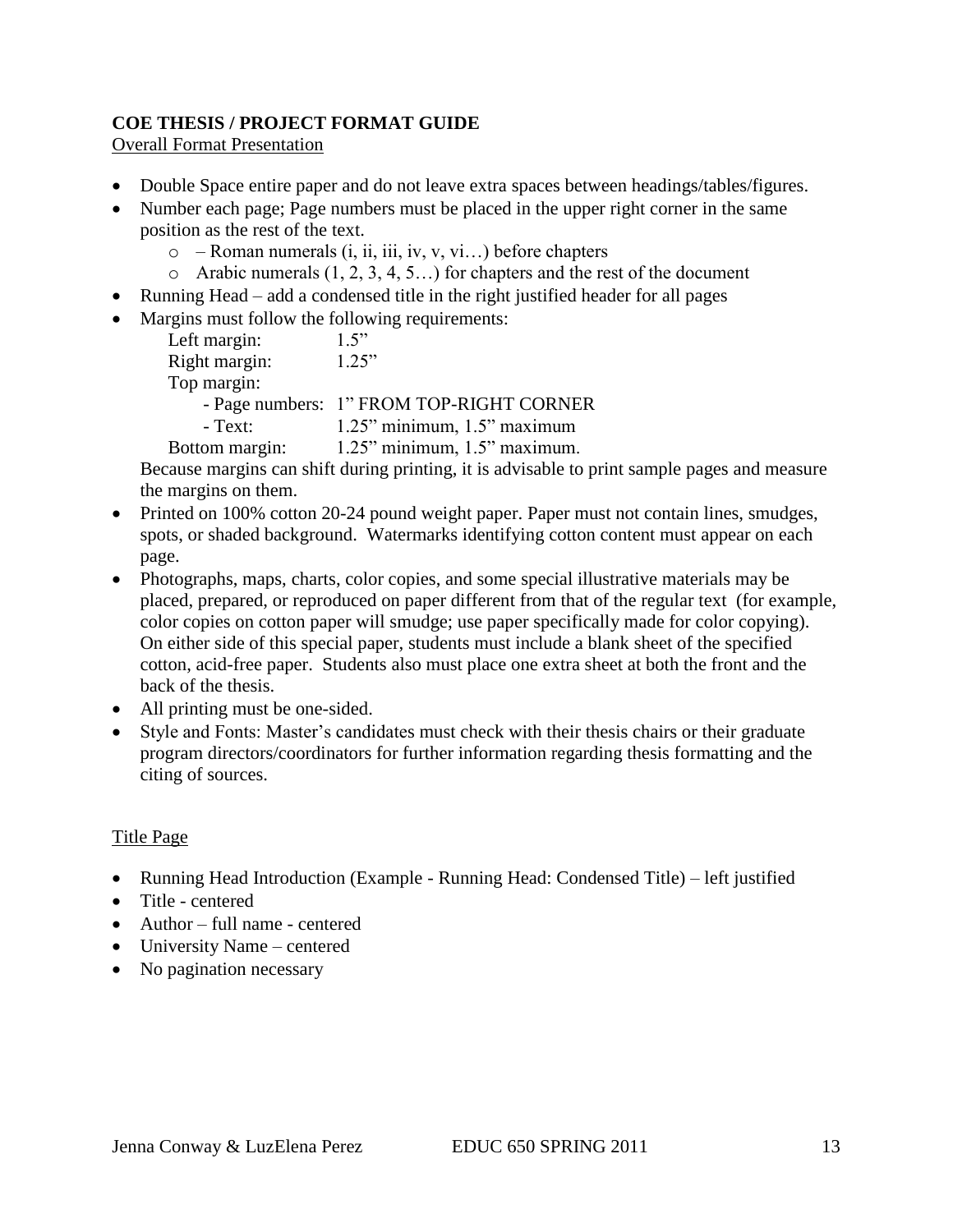### Thesis Abstract

- Title "THESIS ABSTRACT" in caps centered
- Body of abstract see abstract rubric for guidance
- Double spaced
- Limit one page
- No more than 350 words
- Keywords left justified, "KEYWORDS" capitalized, and the key words are in alphabetical order.
	- Example: KEYWORDS: action research, high school, peer coaching, writing workshop
- Roman numeral pagination  $(i, ii, iii, iv, v, vi...)$

### Acknowledgement Page

- Optional
- Your choice of content
- Do not include in Table of Contents
- Roman numeral pagination  $(i, ii, iii, iv, v, vi...)$

# Table of Contents (Center Title, Double Space & Include Page Numbers)

- All preliminary pages listed
- In correct order
- Pages listed correspond to actual pages
- Organized layout
- Abstract use Roman page numerals  $(i, ii, iii, iv, v, vi...)$
- List of Tables use Roman page numerals  $(i, ii, iii, iv, v, vi...)$
- List of Figures use Roman page numerals  $(i, ii, iii, iv, v, vi...)$
- Chapters (Body of Work) use Arabic page numerals  $(1, 2, 3, 4, 5...)$
- References use Arabic page numerals  $(1, 2, 3, 4, 5 ...)$
- Appendices (Appendix A, B, C ...) use Arabic page numerals  $(1, 2, 3, 4, 5 ...)$ Example: "Chapter One: Introduction ……………………Page 1"

# List of Tables

- On separate page(s) following Title of Contents
- Item numbered, title, page number provided Example "Table 1: Title ………………………………………Page 15"
- Roman numeral pagination  $(i, ii, iii, iv, v, vi...)$

#### List of Figures